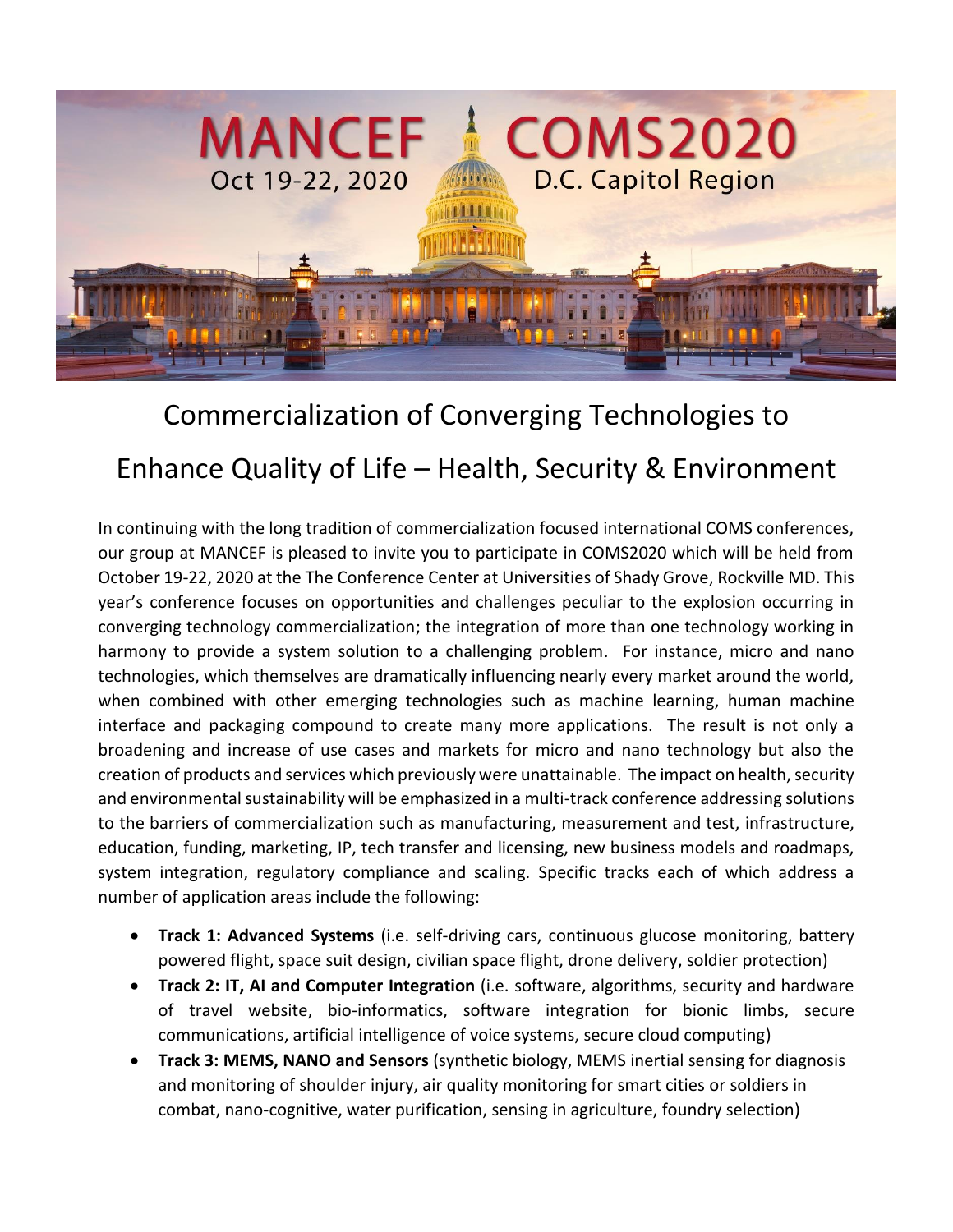## Sponsorship and Exhibitor Prospectus

MANCEF's 23rd Annual COMS2020 conference will bring together approximately 300-400 entrepreneurs, business leaders, executives, professors, government leaders and students to interact and network with colleagues, learn of the latest strategies for commercialization of converging technologies, and meet the vendors that supply products and solutions to these technical challenges. The conference will feature 50 outstanding technical speakers and 3 session tracks. Applications thriving in the DC Capital Region of health, security and environment will give attendees a diverse cross-section of commercialization challenges and solutions to learn from and implement in their respective applications. The exhibition will be closely integrated with the technical program through workshops and tutorials, plenary sessions, technical presentations, expert panels, systems demonstrations and social activities for delegates and exhibitors alike. Networking will be a primary focus during the event with ample time at an opening reception, breaks, breakfasts, lunches and dinners. The gala banquet dinner on Tuesday night will be a spectacular event with music, art and technical demonstrations.

|                                                                         | <b>Bronze</b>      | Jade               | Silver             | Gold                    | Platinum        | Diamond            |
|-------------------------------------------------------------------------|--------------------|--------------------|--------------------|-------------------------|-----------------|--------------------|
| Quantity of Sponsorships                                                | 4                  | 5                  | 2                  | 2                       | 1               | 2                  |
| Benefit                                                                 | \$3,000            | \$5,000            | \$7,500            | \$10,000                | \$15,000        | \$25,000           |
| Exclusive advertising during Gala Banquet Dinner at COMS2020            |                    |                    |                    |                         |                 | Χ                  |
| Exclusive advertising during Dinner at COMS2020                         |                    |                    |                    |                         | X               |                    |
| Exclusive advertising during the opening reception at COMS2020          |                    |                    |                    |                         |                 | $\pmb{\mathsf{X}}$ |
| Exclusive advertising during Lunch at COMS 2020                         |                    |                    |                    | X                       |                 |                    |
| Exclusive advertising during Breakfast at COMS 2020                     |                    |                    | X                  |                         |                 |                    |
| Exclusive banner in videos of presentations from COMS2020               |                    | $\pmb{\mathsf{X}}$ |                    |                         |                 |                    |
| Exclusive banner advertising during Breaks at COMS 2020                 | X                  |                    |                    |                         |                 |                    |
| Top Placement of Sponsor logo on all publications COMS2020 is           |                    |                    |                    |                         |                 |                    |
| promoting                                                               |                    |                    |                    |                         | Χ               | X                  |
| Opportunity to address dinner attendees for 7 minutes to promote your   |                    |                    |                    |                         |                 |                    |
| company                                                                 |                    |                    |                    |                         | X               | X                  |
| Opportunity to address lunch attendees for 3 minutes to promote your    |                    |                    |                    |                         |                 |                    |
| company                                                                 |                    |                    |                    | $\pmb{\mathsf{X}}$      |                 |                    |
| Opportunity for a Keynote address at COMS2020 in line with              |                    |                    |                    |                         |                 |                    |
| conference theme (Approved by Technical Committee)                      |                    |                    |                    |                         | Χ               | х                  |
| 1-2 minute video ad to played prior to the dinner                       |                    |                    |                    |                         | Χ               | Χ                  |
| Slide Show of your companies work (during meal) on large screens        | X                  |                    | X                  | X                       | $\pmb{\chi}$    | Χ                  |
| <b>Conference Registrations</b>                                         | $\Omega$           | 0                  | $\mathbf{0}$       | $\mathbf{1}$            | $\overline{2}$  | 3                  |
| 1-Page ad inserted in conference program                                |                    |                    |                    |                         | $\mathsf{\chi}$ | $\pmb{\mathsf{X}}$ |
| 1/2 - Page ad inserted in conference program                            |                    |                    | Χ                  | X                       |                 |                    |
| 10 X 10 ft exhibit space inside conference ballroom                     |                    |                    |                    |                         | X               | X                  |
| 6 X 6 ft exhibit space in corridor outside of conference ballroom       |                    |                    |                    | $\pmb{\mathsf{X}}$      |                 |                    |
| Publication on MANCEF.org website as a sponsor for COMS2020 for 10      |                    |                    |                    |                         |                 |                    |
| months                                                                  | x                  | х                  | x                  | X                       | X               | Χ                  |
| Company name and blurb in final event program                           | $\mathsf{x}$       | $\pmb{\mathsf{X}}$ | $\pmb{\times}$     | $\overline{\mathbf{x}}$ | $\mathsf{x}$    | $\pmb{\times}$     |
| Regular advertising to our social media network (367,000+)              | $\pmb{\mathsf{X}}$ | X                  | $\pmb{\mathsf{X}}$ | $\pmb{\mathsf{X}}$      | $\pmb{\chi}$    | $\pmb{\mathsf{X}}$ |
| Advertising at MANCEF's booths at events during the year                | $\pmb{\mathsf{X}}$ | $\pmb{\mathsf{X}}$ | $\pmb{\mathsf{X}}$ | $\pmb{\mathsf{X}}$      | $\pmb{\chi}$    | X                  |
| Advertising (logo and blurb) in our promotional booklet handed out at   |                    |                    |                    |                         |                 |                    |
| our various events during the year                                      | X                  | $\pmb{\mathsf{X}}$ | $\pmb{\mathsf{X}}$ | $\pmb{\mathsf{X}}$      | X               | X                  |
| Advertising in the description our educational videos available both on |                    |                    |                    |                         |                 |                    |
| our website, Youtube and LinkedIn                                       | X                  | X                  | X                  | X                       | $\times$        | X                  |

#### Sponsorship Benefit Matrix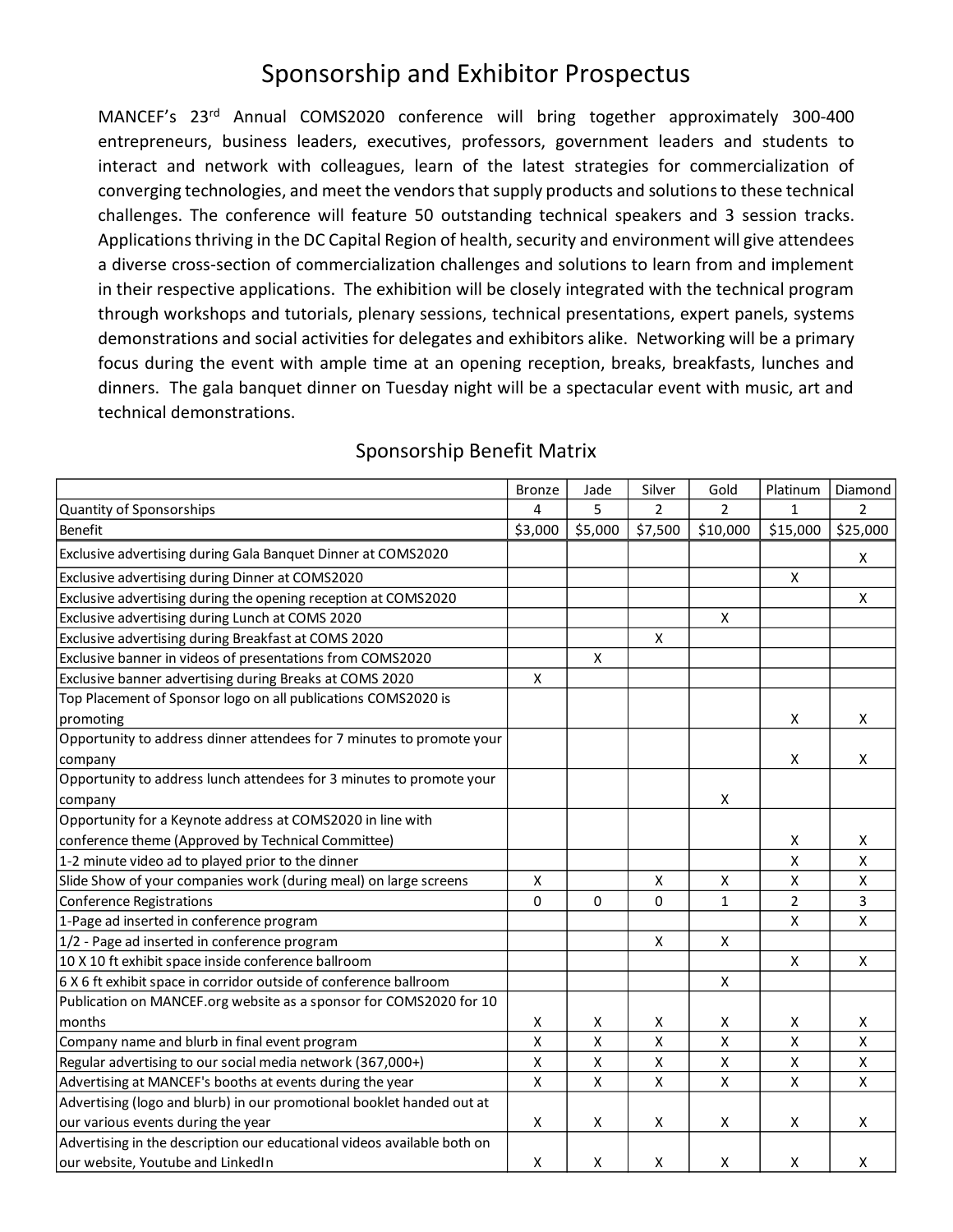### Exhibitor Plan

There will be two size booths available to exhibitors in two separate locations. The first location is inside the conference ballroom. This is a prime location as it will be in front of attendees during the keynote addresses, breakfast, lunch, dinner and the opening reception. Your company is responsible for providing the booth and your company's name and description will be included on the MANCEF website in promotion of COMS2020 and in the final event program. If needed, MANCEF can provide a 10 ft table with a black tablecloth. Furthermore, your company's logo will be shown prior to breakfast, lunch and dinner as an exhibitor at COMS2020.

10X10 ft booth space in Conference Ballroom (4 / 7 Spaces Remaining) - \$5000 (by March 30, 2020), \$5750 (March 31, 2020 and after)

The second booth location is in the corridor next to the conference ballroom between the two coffee break stations. The 6 ft black draped table and two standard chairs will be provided. Your company's name and description will be included on the MANCEF website in promotion of COMS2020 and in the final event program. Furthermore, your company's logo will be shown prior to breakfast, lunch and dinner as an exhibitor at COMS2020.

6X6 ft boot in corridor adjacent to conference hall between coffee break stations (12 / 13 Spaces Remaining) - \$3000, (by March 30, 2020), \$3500 (March 31, 2020 and after)

#### Jade Video Sponsorship

MANCEF will be video recording many of the presentations of this event and these videos will be made available after the event on MANCEF's website. There will be separate charge to watch each video for nonmembers of MANCEF (similar to purchasing a technical paper from IEEE). Members of MANCEF will have free access. Your companies banner or 10-second high quality video provided by your company will be displayed as an advertisement prior to the video being playing; similar to a Youtube style advertisement.

#### Entrepreneurial Workshop Sponsor

There will be an entrepreneurial workshop Monday, October 19, 2020 where MANCEF board of directors will meet with multiple startups to provide coaching on solutions to the barriers of the commercialization process. Past workshops have aided startups immensely in optimizing time to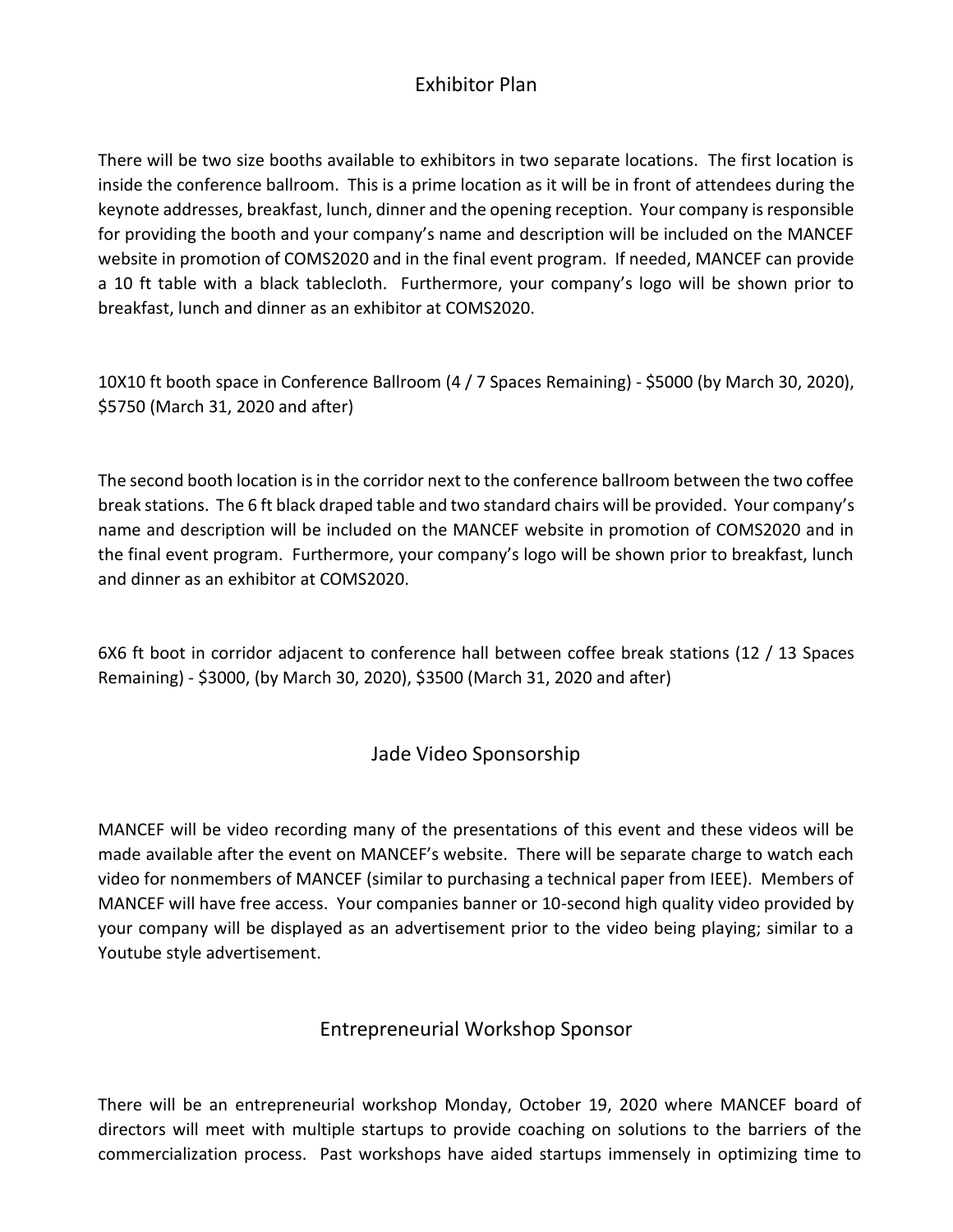market and improving their value proposition. Sponsorship of our Entrepreneurial workshop is \$10,000 and sponsors will receive all of the benefits of a gold sponsor with the exception of advertising during the workshop instead of lunch and the opportunity to address conference attendees (for 3-minutes) at the beginning of the conference.

|       |                                                        | <b>GENERAL PROGRAM COMS 2020</b>                                                                       |                                                                                                                                          |                                                                    |                                                                    |                               |       |
|-------|--------------------------------------------------------|--------------------------------------------------------------------------------------------------------|------------------------------------------------------------------------------------------------------------------------------------------|--------------------------------------------------------------------|--------------------------------------------------------------------|-------------------------------|-------|
|       | Monday, October 19, 2020                               |                                                                                                        | Tuesday, October 20, 2020                                                                                                                | Wednesday, October 21,2020                                         |                                                                    | Thursday, October 22,2020     |       |
| 7:00  |                                                        |                                                                                                        | Registration open 7:30 - 18:00                                                                                                           | Registration open 7:30 - 16:00                                     |                                                                    | <b>Breakfast on own</b>       |       |
| 8:00  |                                                        | <b>Welcome Session</b>                                                                                 |                                                                                                                                          | <b>KEYNOTE 5</b>                                                   |                                                                    |                               | 8:00  |
| 9:00  | 9:30                                                   | <b>KEYNOTE 1</b>                                                                                       |                                                                                                                                          | <b>KEYNOTE 6</b>                                                   |                                                                    |                               | 9:00  |
|       |                                                        | <b>KEYNOTE 2</b>                                                                                       |                                                                                                                                          | <b>Coffee and Exhibition Visit</b>                                 |                                                                    |                               | 9:30  |
| 10:00 |                                                        | <b>Coffee and Exhibition Visit</b>                                                                     |                                                                                                                                          |                                                                    |                                                                    | <b>Tours</b>                  | 10:00 |
| 10:30 | <b>Entrepreneurial Workshop</b><br>$9:00 - 17:00$      |                                                                                                        |                                                                                                                                          | <b>Breakout</b><br><b>Session A3</b><br>1 invited<br>4 contributed | <b>Breakout</b><br><b>Session B3</b><br>1 invited<br>4 contributed |                               | 10:30 |
| 11:00 |                                                        | <b>Breakout</b><br><b>Breakout</b><br><b>Session A1</b><br><b>Session B1</b><br>1 invited<br>1 invited |                                                                                                                                          |                                                                    |                                                                    | 11:00                         |       |
| 11:30 |                                                        | 3 contributed                                                                                          | 3 contributed                                                                                                                            |                                                                    |                                                                    |                               | 11:30 |
| 12:00 |                                                        | <b>Lunch and Exhibition Visit</b>                                                                      |                                                                                                                                          | Lunch and Exhibition Visit                                         |                                                                    |                               | 12:00 |
| 12:30 |                                                        |                                                                                                        |                                                                                                                                          |                                                                    |                                                                    | <b>Box Lunch at Tour Site</b> | 12:30 |
| 13:00 |                                                        |                                                                                                        |                                                                                                                                          |                                                                    |                                                                    |                               | 13:00 |
| 13:30 |                                                        | <b>KEYNOTE 3</b>                                                                                       |                                                                                                                                          | <b>KEYNOTE 7</b>                                                   |                                                                    |                               | 13:30 |
| 14:00 |                                                        | <b>KEYNOTE 4</b>                                                                                       |                                                                                                                                          | <b>KEYNOTE 8</b>                                                   |                                                                    |                               | 14:00 |
| 14:30 |                                                        | <b>Coffee and Exhibition Visit</b>                                                                     |                                                                                                                                          | <b>Coffee and Exhibition Visit</b>                                 |                                                                    |                               | 14:30 |
| 15:00 |                                                        | <b>Panel Discussion</b>                                                                                |                                                                                                                                          |                                                                    |                                                                    |                               | 15:00 |
| 15:30 |                                                        |                                                                                                        |                                                                                                                                          | <b>Breakout</b><br><b>Session A4</b><br>1 invited                  | <b>Breakout</b><br><b>Session B4</b><br>1 invited                  |                               | 15:30 |
| 16:00 |                                                        |                                                                                                        | <b>Breakout</b><br><b>Breakout</b><br><b>Session A2</b><br><b>Session B2</b><br>1 invited<br>1 invited<br>4 contributed<br>4 contributed | 3 contributed                                                      | 3 contributed                                                      |                               | 16:00 |
| 16:30 |                                                        |                                                                                                        |                                                                                                                                          | <b>Panel Discussion</b><br><b>Closing Session</b>                  |                                                                    |                               | 16:30 |
| 17:00 |                                                        |                                                                                                        |                                                                                                                                          |                                                                    |                                                                    |                               | 17:00 |
| 17:30 | <b>Exhibitor setup</b>                                 |                                                                                                        |                                                                                                                                          |                                                                    |                                                                    |                               | 17:30 |
| 18:00 | <b>Registration open for Exhibitors</b><br>14:00-22:00 |                                                                                                        |                                                                                                                                          |                                                                    |                                                                    |                               | 18:00 |
| 18:30 |                                                        |                                                                                                        | <b>Break</b>                                                                                                                             |                                                                    | <b>Break</b>                                                       |                               | 18:30 |
| 19:00 |                                                        |                                                                                                        |                                                                                                                                          |                                                                    |                                                                    |                               | 19:00 |
| 19:30 | <b>Welcome Reception</b>                               |                                                                                                        | <b>SOCIAL EVENT AND BANQUET</b>                                                                                                          | <b>Dinner at Conference Center</b>                                 |                                                                    |                               | 19:30 |
| 20:00 | 19:00 - 22:00<br><b>DETAILS TO BE CONFIRMED</b>        |                                                                                                        |                                                                                                                                          |                                                                    |                                                                    |                               | 20:00 |
|       |                                                        |                                                                                                        |                                                                                                                                          |                                                                    |                                                                    |                               |       |

#### Proposed Conference Schedule

#### Conference Ticket Prices